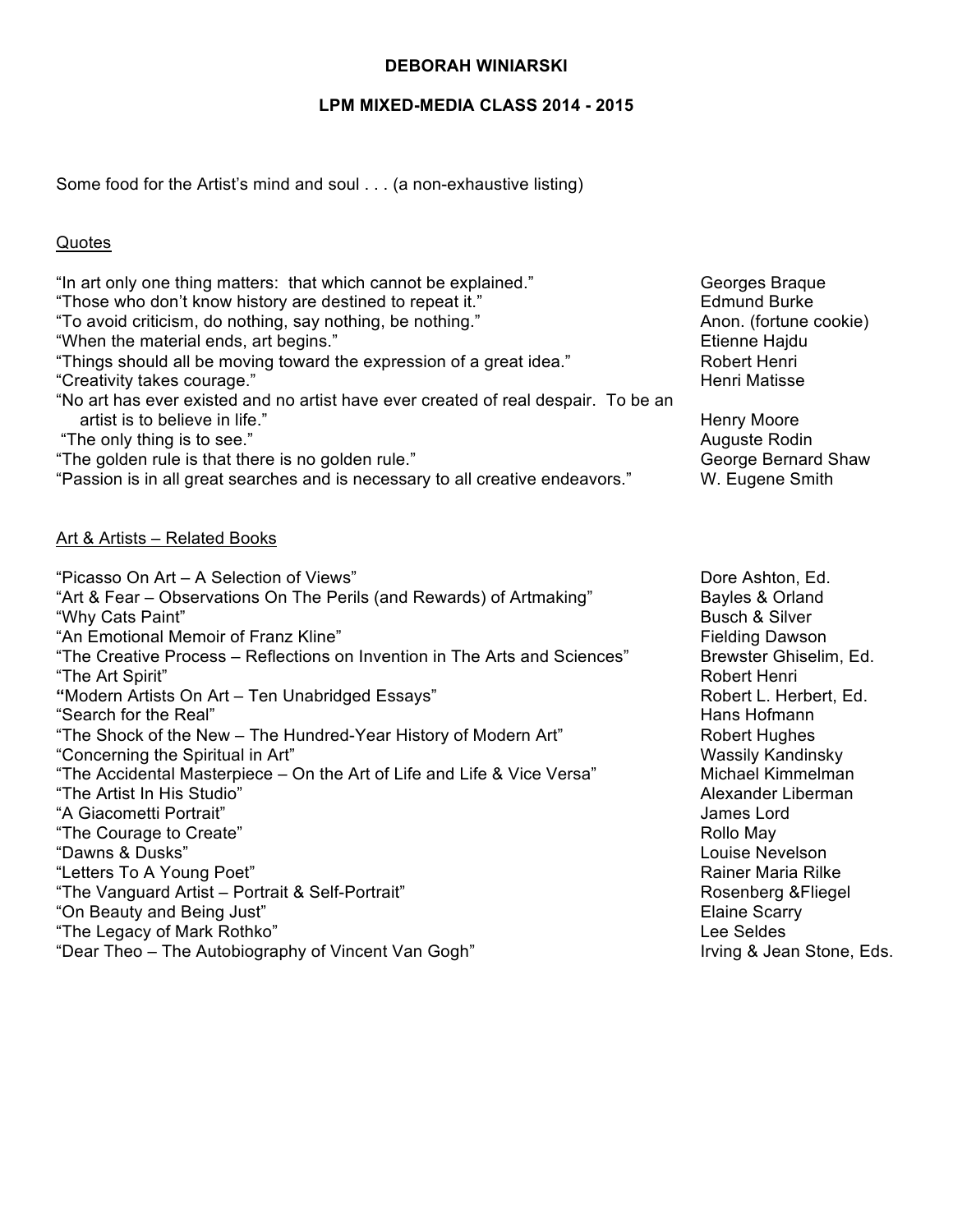### **LPM MIXED-MEDIA CLASS 2014 - 2015**

Some food for the Artist's mind and soul . . . (a non-exhaustive listing) (continued)

### **Poetry**

Basho, Buson, Issa, Shiki –  $13<sup>th</sup>$  Century Japanese Haiku Poets e. e. cummings Frederico Garcia Lorca Pablo Neruda Octavio Paz Rainer Maria Rilke Wislawa Szymborska

Miscellaneous

"A Sense of Wonder" Rachel Carson "The Family of Man" extended the Contract of The Family of Man" extended the Edward Steichen

Art Blogs & Websites

Art Business - artbusiness.com/artists.html Art Biz Blog – artbizblog.com Brain Pickings – brainpickings.org New York Foundation for the Arts – nyfa.org

"Gift From the Sea" and the Sea was a structured by the Sea was a structured by the Ann Morrow Lindbergh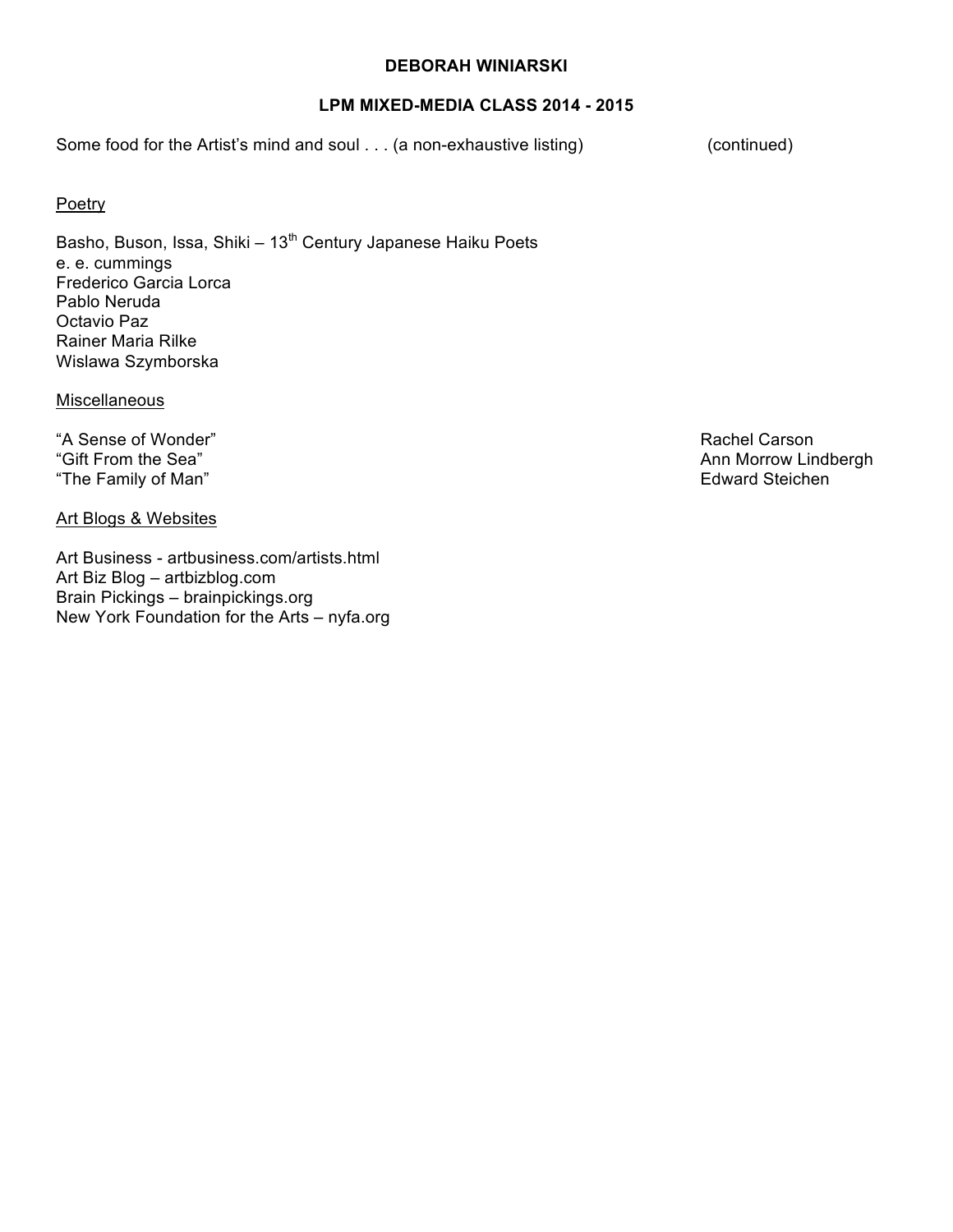### **LPM MIXED-MEDIA CLASS 2014 - 2015**

Class Information . . .

- 1. It is assumed that there has been prior study or experience in some aspect of art-making drawing, painting, sculpture, printmaking, collage, encaustic, etc.
- 2. Critique in this class is entirely on an individual basis. There is no predictable pattern or script.
- 3. Occasionally, there may be class discussions or demonstrations led by the instructor.
- 4. A variety of hand tools, power tools, as well as conventional and unconventional materials will be used in the studio. Students should expect a creative workshop environment (sound, etc.)
- 5. The studio has floodlights, tables, workbenches and storage.
- 6. Class size will be limited according to studio accommodations.
- 7. Students should not enter the mixed media studio before 4:45 p.m.
- 8. Students should bring to class whatever materials they already have (paint, canvas, papers, etc.) to work with.
- 9. Power tools may be used with supervision and after instruction. See technical assistant or class monitor. Students must provide their own hand tools (i.e., hammer, nails, screwdriver, screws, adhesive, etc.).
- 10. School and safety protocols must be followed at all times. The technical assistant and class monitor will have the final word with this regard. A safety waiver must be signed by every student to be kept on file in the League office.

### Work Areas ...

- 1. All individual work areas will be assigned by the class monitor. A seating chart will be posted.
- 2. Full-time (5 days a week) students will hold their assigned areas.
- 3. Part-time (2 days per week) students' work areas will be assigned by the class monitor and are based on available remaining space.
- 4. If it is known to the monitor that a full-time space is to be vacant on a particular day, then the monitor may allow a part-time student to work in that space.
- 5. All spaces will be held unoccupied until 5:30 p.m. After this time, and only with the class monitor's permission, an unoccupied space may be used by another student.
- 6. It may be necessary from time to time to reassign and/or rearrange student work areas. This will be done at the discretion of the instructor or the monitor.

Class Library . . . (available for use during class only – see monitor)

- 1. "Rethinking Acrylic Radical Solutions for Exploiting the World's Most Versatile Medium" by Patti Brady
- 2. "Creative Paint Workshop for Mixed-Media Artists Experimental Techniques for Composition, Layering, Texture, Imagery, and Encaustic" by Ann Baldwin
- 3. "Collage Techniques A Guide for Artists and Illustrators" by Gerald Brommer
- 4. "The Art of Encaustic Painting Contemporary Expression in the Ancient Medium of Pigmented Wax" by Joanne Mattera
- 5. "Encaustic Art The Complete Guide to Creating Fine Art with Wax" by Lissa Rankin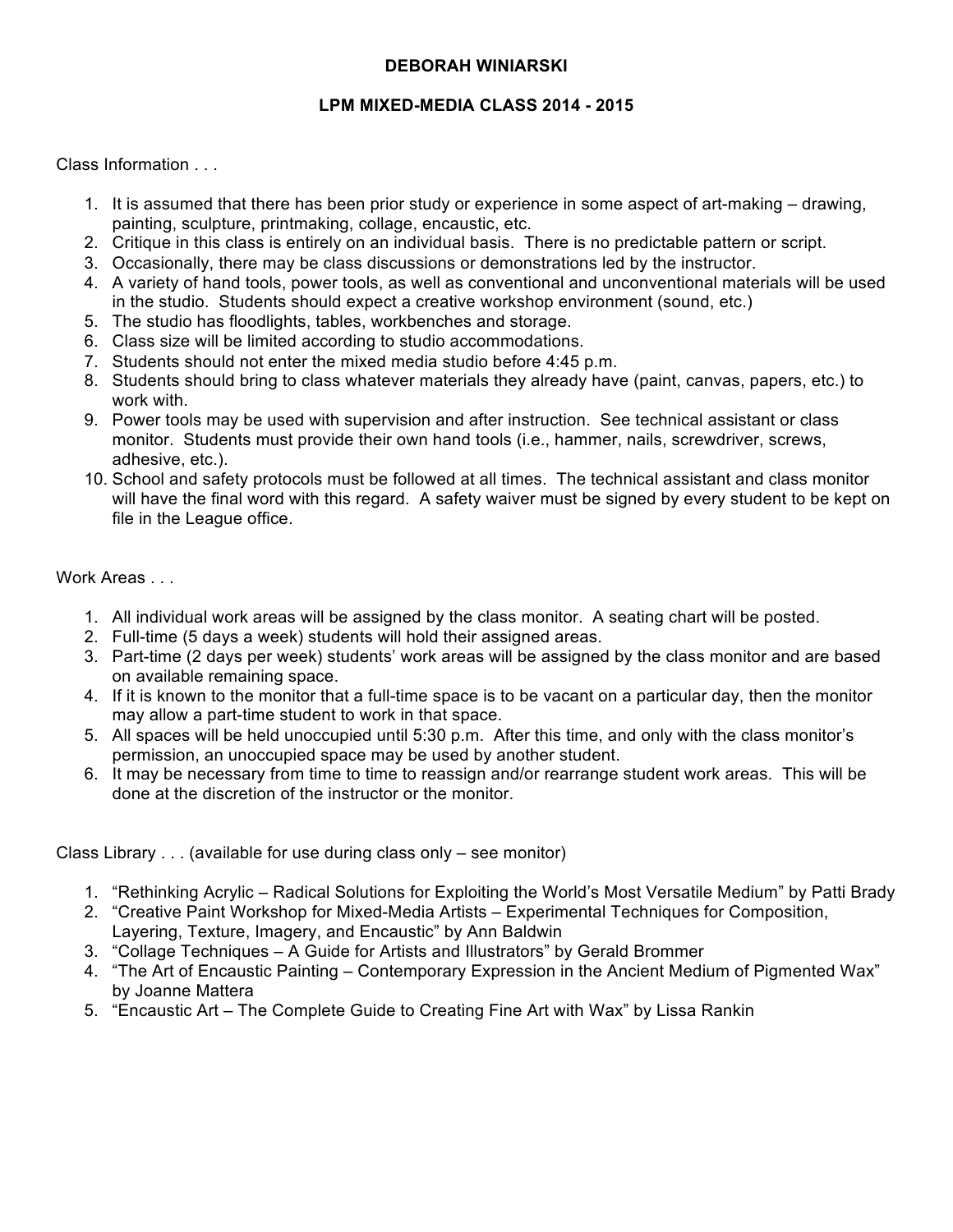#### **LPM MIXED-MEDIA CLASS 2014 - 2015**

Some terminology . . .

- Mixed Media: A technique involving the use of two or more artistic media, such as ink and pastel or painting and collage, that are combined in a single composition forming a unified whole.
- Collage: A two-dimensional composition created by adhering basically flat elements (papers, fabric, string, photos, etc.) to a flat surface forming a unified whole. The word 'collage' is derived from the French and means 'to paste.'
- Assemblage: A composition made of different objects and materials (such as found objects, paper, metal, wood, etc.) that share a unifying theme or principle. Usually constructed of three-dimensional materials.
- Bricolage: An improvised creation or seemingly so. A composition made from whatever materials happen to be available. An assemblage improvised from materials ready at hand. From the French word 'bricole,' meaning 'a trifle.'
- Construction: To construct is to form by assembling or combining parts; to build. A construction is a sculpture made by joining together various components – a more intricate and elaborate assemblage. Always three-dimensional.
- Installation: Art that is installed or arranged in a place a three dimensional environment created from various materials. The site of an installation is an important and integral part of the work. May be indoors or outside. Installations are usually temporary and cease to exist once moved or disassembled from its site.
- Counterpoint: Counterpoint in Art refers to an element or elements within a work that are contrary or contrapuntal to the main idea in the work – enough so that it creates tension within a work but not so much that it overpowers the work itself. This element(s) creates tension in that it heightens or emphasizes an aspect of visual asymmetry within a work – throwing the work 'off balance' to some degree. Balance in Art (with a capital 'A') – in an ordinary sense – does not exist.

Art (again - with a capital 'A') cannot exist without counterpoint.

The term originates from the Latin *punctus contra punctum* meaning "point against point".

Listen to J. S. Bach and you'll better understand counterpoint.